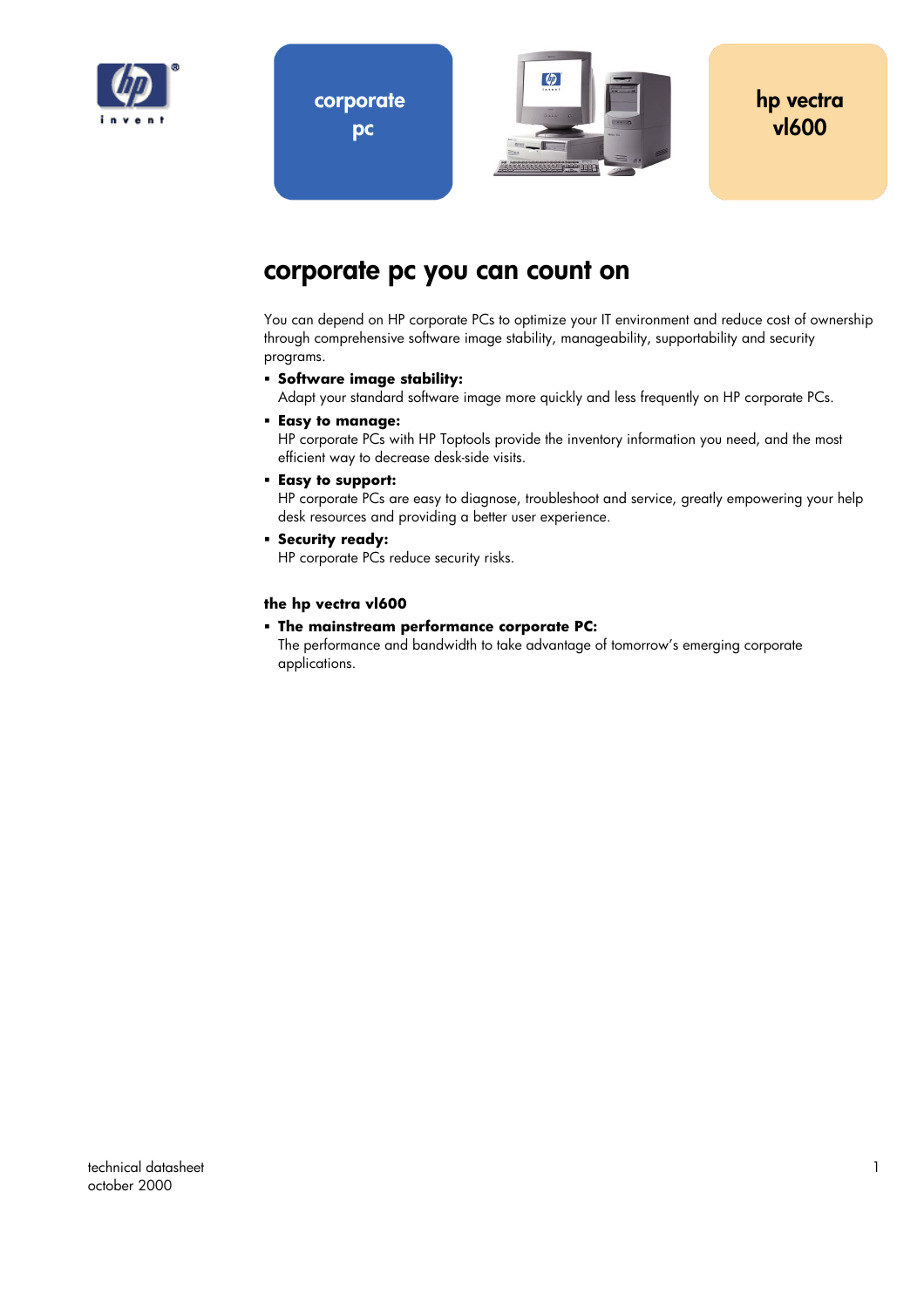### **at a glance**

#### **new technology highlights**

- Next-generation technology based on Intel® 820 chipset
- Latest Intel® processors, starting with Pentium® III 733 MHz, 800EB MHz, 866 MHz, 933 MHz, or 1000 MHz processor with 133 MHz front side bus (FSB)
- New Rambus® Direct (RDRAM®) memory-128 MB expandable to 512 MB
- New Ultra ATA/66 SMART II 10.0 GB (5400rpm), 15.0 GB (7200rpm), or 30.0 GB (7200rpm) hard disk drive
- Choice of high-performance graphics solutions:
	- New Matrox Millennium G400 AGP 4X graphics card with 32 MB SGRAM memory
	- New Matrox Millennium G400 AGP 4X DualHead card with 16 MB SGRAM memory
	- New Matrox Millennium G250 AGP 2X graphics card with 8 MB SGRAM memory, upgradable to 16 MB
- Wide range of optical storage devices:
	- HP 48X Max-speed IDE CD-ROM drive
	- HP 8X Max-speed IDE DVD-ROM drive with video playback and
	- DVD-RAM compatibility
	- $-$  HP 4X Max-speed IDE CD-Writer Plus drive
- Two serial ports, one parallel port, two Universal Serial Bus (USB) ports, audio connectors (stereo in, stereo out, microphone in)
- 16-bit stereo full duplex PCI audio integrated
- Choice of operating systems:
	- Windows NT® Workstation 4.0
	- Windows® 2000 Professional
	- Windows® 98SE
	- Windows® 95
- **Exampled:** 
	- Certified by Linuxcare (TurboLinux, RedHat, SuSE, Caldera)
- Highly serviceable packages:
	- 5-shelf, 7-slot desktop
	- 6-shelf, 7-slot minitower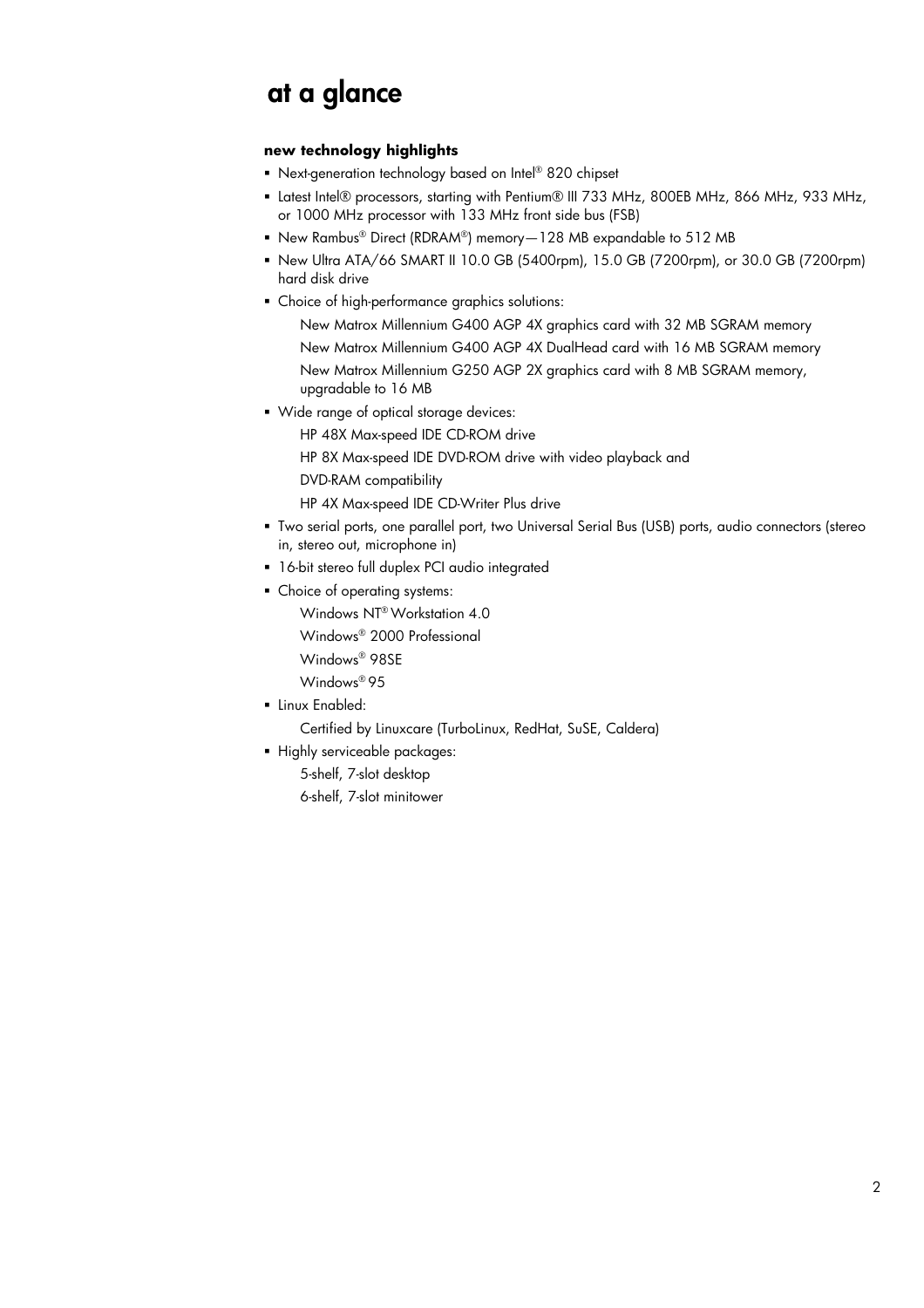# **pc system features**

| package                  | • Choice of two different packages:<br>Desktop (5 shelves, 7 slots)<br>- Minitower (6 shelves, 7 slots)<br>• Easy to expand, easy to open, easy to service and repair                                                                                                                                                                                                                                                                                                                                                                                                                                                                                                                                      |
|--------------------------|------------------------------------------------------------------------------------------------------------------------------------------------------------------------------------------------------------------------------------------------------------------------------------------------------------------------------------------------------------------------------------------------------------------------------------------------------------------------------------------------------------------------------------------------------------------------------------------------------------------------------------------------------------------------------------------------------------|
| processor                | • Choice of processors:<br>- Intel® Pentium® III 733 MHz, 800EB MHz, 866 MHz, 933 MHz, or 1000 MHz processor with<br>133 MHz FSB<br>• Includes Advanced Configuration and Power Interface (ACPI)                                                                                                                                                                                                                                                                                                                                                                                                                                                                                                           |
| chipset                  | Intel <sup>®</sup> 820 chipset                                                                                                                                                                                                                                                                                                                                                                                                                                                                                                                                                                                                                                                                             |
| cache                    | Processor dependent:<br>- 256 KB Level-2 advanced transfer cache (full speed)                                                                                                                                                                                                                                                                                                                                                                                                                                                                                                                                                                                                                              |
| memory                   | 128 MB Rambus Direct RAM (RDRAM®):<br>- Expandable to 512 MB through two RIMM™ sockets<br>- Support for ECC memory<br>- Auto detection of memory modules via serial presence detect (SPD)                                                                                                                                                                                                                                                                                                                                                                                                                                                                                                                  |
| hard disk drive          | • Choice of hard disk drive technologies:<br>- 10.0 GB (5400rpm), 15.0 GB (7200rpm), or 30.0 GB (7200rpm) Ultra ATA/66 hard disk drive:<br>SMART II (self-monitoring analysis and reporting technology)<br>➤<br>66 MB/s transfer rate maximum<br>⋗                                                                                                                                                                                                                                                                                                                                                                                                                                                         |
| hard disk controller     | • PCI Bus Master Ultra ATA controller:<br>- Support for Ultra ATA/66, PIO (up to Mode 4), DMA Mode 2, and Ultra DMA Mode 2<br>- Up to four Fast-IDE devices supported on desktop and minitower models, including two hard disk drives<br>and two ATAPI devices (CD-ROM, DVD-ROM, or CD-RW drive or any other ATAPI-device)<br>• PCI Ultra Wide SCSI controller on Ultra Wide SCSI models                                                                                                                                                                                                                                                                                                                   |
| floppy disk drive        | • Third-height, 3.5-inch, 1.44 MB floppy disk drive preinstalled.                                                                                                                                                                                                                                                                                                                                                                                                                                                                                                                                                                                                                                          |
| optical storage          | • Choice of CD-ROM, DVD-ROM and CD-RW solutions:<br>- HP 48X Max-speed IDE CD-ROM drive<br>- HP 8X Max-speed IDE DVD-ROM drive<br>- HP 4X Max-speed IDE CD-Writer Plus drive (Adaptec Easy CD Creator and DirectCD software included)                                                                                                                                                                                                                                                                                                                                                                                                                                                                      |
| mass storage<br>shelves  | Desktop-five shelves:<br>- One front-accessible with standard, third-height, 3.5-inch floppy disk drive preinstalled<br>- Two front-accessible for standard, half-height, 5.25-inch devices (one with optical device drive<br>preinstalled)<br>- Two internal with standard, third-height devices (one with 3.5-inch hard disk drive preinstalled)<br>• Minitower-six shelves:<br>- One front-accessible with standard, third-height, 3.5-inch floppy disk drive preinstalled<br>- Three front-accessible for standard, half-height, 5.25-inch devices (one with optical device drive<br>preinstalled)<br>Two internal for standard, third-height devices (one with 3.5-inch hard disk drive preinstalled) |
| total expansion<br>slots | • Seven slots:<br>- Four PCI (LAN adapter preinstalled in one PCI slot on LAN models)<br>- Two ISA (ISA cards supported up to card height of 106 mm)<br>• One AGP (occupied by Matrox Millennium graphics card)                                                                                                                                                                                                                                                                                                                                                                                                                                                                                            |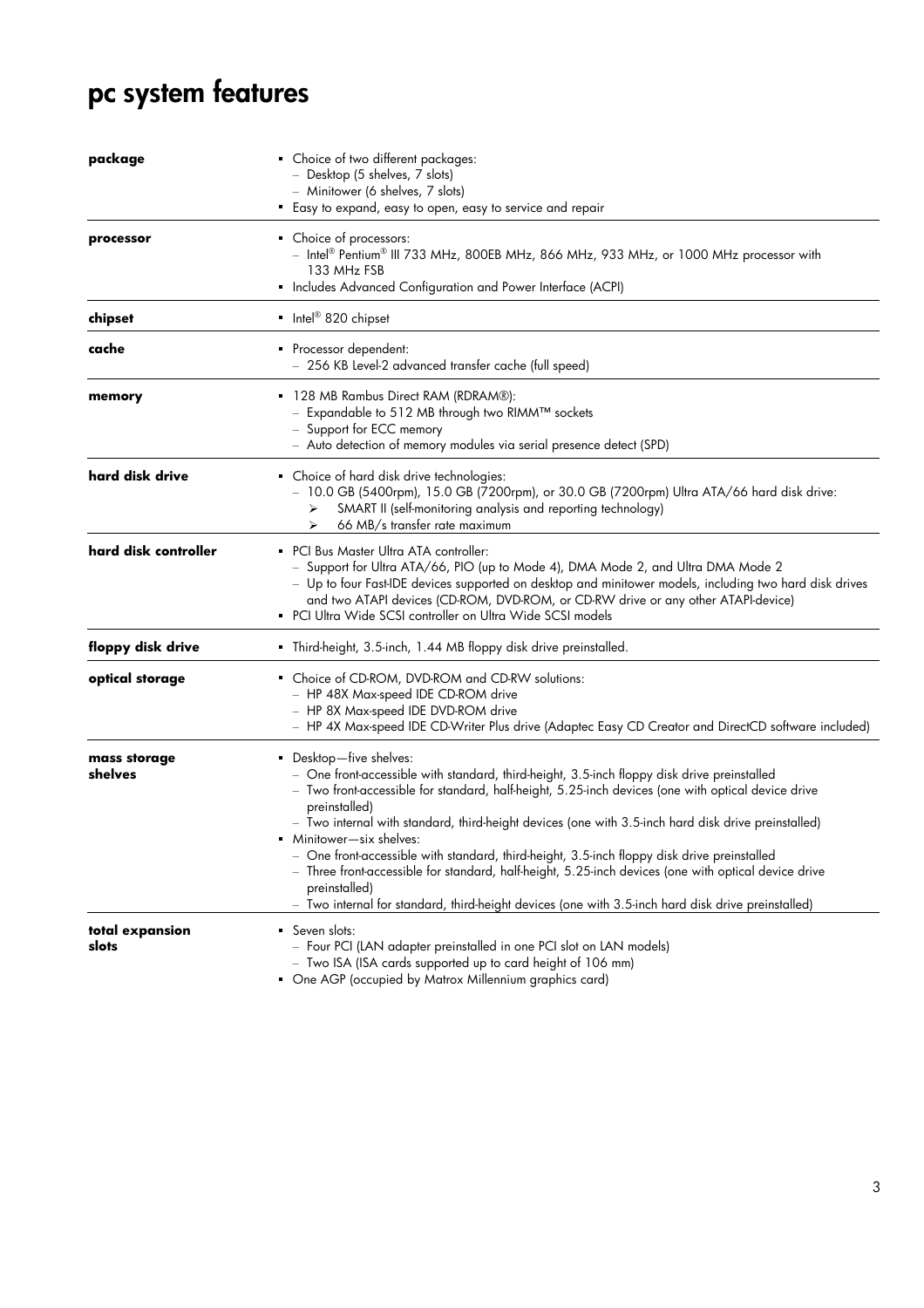# **pc system features** (continued…)

| audio subsystem | 16-bit stereo PCI audio recording and playback<br>• Full duplex audio<br>• DirectX 6 compliant (Windows® 95/98 only)<br>• Headset<br>Available audio drivers: Windows NT® Workstation 4.0, Windows® 95, Windows® 98, Windows® for<br>Workgroups, OS/2 Warp 4.0                                                                                                                                                                                                            |
|-----------------|---------------------------------------------------------------------------------------------------------------------------------------------------------------------------------------------------------------------------------------------------------------------------------------------------------------------------------------------------------------------------------------------------------------------------------------------------------------------------|
| built-in i/o    | • One 25-pin parallel port (ECP/EPP bidirectional Centronics supporting IEEE 1284)<br>Two 9-pin serial ports (16550 UART)<br>Two PS/2 connectors for keyboard and mouse (mini-DIN)<br>" Two stacked Universal Serial Bus (USB) ports for easy reconfiguration, attachment, and hot swapping of<br>external peripherals<br>• One 15-pin VGA connector<br>Audio ports (stereo in, stereo out, microphone in)<br>• One RJ-45 Ethernet port on all LAN models (10/100 Base-T) |
| upgradability   | BIOS in flash EEPROM for convenient BIOS upgrades<br>■ Memory upgradable using Rambus Direct (RDRAM®) RIMM™s<br>$\blacksquare$ Hard disk storage upgradable up to 2 x 30.0 GB                                                                                                                                                                                                                                                                                             |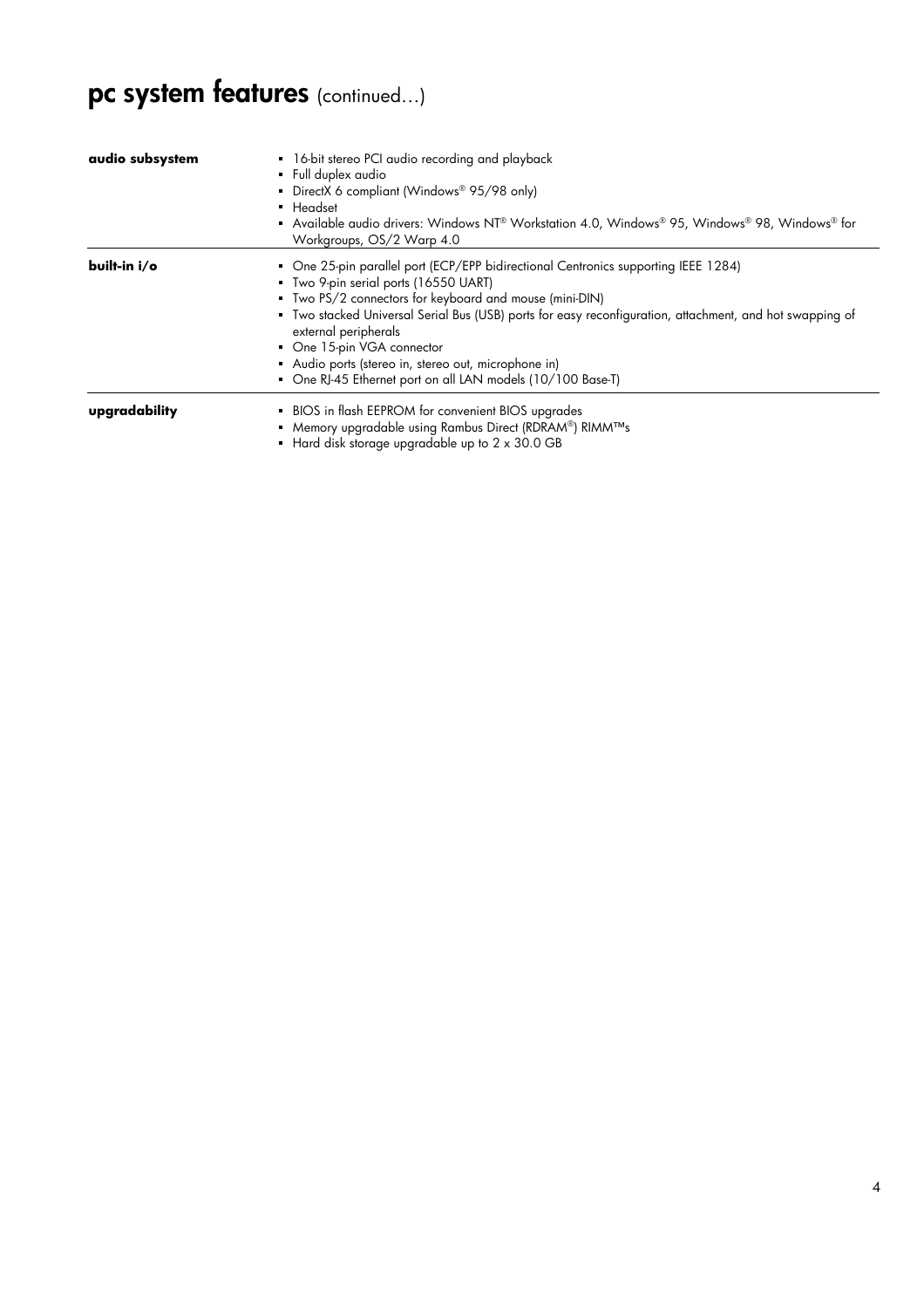# **graphics subsystem**

| video graphics                | Matrox Millennium G400 AGP 4X SingleHead graphics card with video accelerator on AGP bus.<br>With 32 MB of SGRAM video memory, it can be made DualHead capable (supporting two independent<br>monitors on the same AGP card) by installing an add-on module in the graphics card. This option is only<br>available from and supported by Matrox Corp.<br>• Outstanding 2D and Direct 3D performance, speed, and visual quality<br>- Fully DirectX 6 compliant with Environment Mapped Bump Mapping for maximum 3D realism<br>• 300 MHz UltraSharp RAMDAC for flicker-free displays<br>• Vibrant color quality-32-bit rendering, texturing, and Z-buffering<br>256-bit dual bus architecture<br>DDC2b support for Plug-&-Play detection of monitor                                                                                                                                                                                                                     |  |  |  |
|-------------------------------|-----------------------------------------------------------------------------------------------------------------------------------------------------------------------------------------------------------------------------------------------------------------------------------------------------------------------------------------------------------------------------------------------------------------------------------------------------------------------------------------------------------------------------------------------------------------------------------------------------------------------------------------------------------------------------------------------------------------------------------------------------------------------------------------------------------------------------------------------------------------------------------------------------------------------------------------------------------------------|--|--|--|
|                               | <b>• Matrox Millennium G400 AGP 4X DualHead* graphics card</b> with video accelerator on AGP bus.<br>Available from HP as an accessory, this graphics card is capable of supporting two connected independent<br>monitors on the same AGP card and comes installed with 16 MB of SGRAM video memory.<br>• Outstanding 2D graphics performance and best professional DirectX graphics<br>• Dual-monitor support in a single AGP slot<br>Integrated 300 MHz RAMDAC with UltraSharp technology for highly saturated and separated colors<br>• Matrox DualHead Display technology and PowerDesk manager<br>DDC2b support for Plug-&-Play detection of monitor<br>• 256-bit dual bus architecture; true 128-bit external bus to video<br>Vibrant color quality-32-bit rendering, texturing, and Z-buffering<br>16/10 monitor support<br>Bilinear, trilinear, and anisotropic filtering<br>• Floating-point 3Dcsetup engine<br>• DirectX6 and open GL hardware acceleration |  |  |  |
|                               | Matrox Millennium G250 AGP 2X graphics card with video accelerator on AGP bus.<br>Best price/performance 2D graphics card<br>• Optimized 2D performance<br>• Support for accelerated 3D graphics<br>128-bit dual bus architecture<br>250 MHz RAMDAC for flicker-free displays<br>• DDC2b support for Plug-&-Play detection of monitor<br>* Note: Available as an option.                                                                                                                                                                                                                                                                                                                                                                                                                                                                                                                                                                                              |  |  |  |
| memory                        | • 32 MB SGRAM on Matrox Millennium G400 AGP 4X SingleHead models<br>• 16 MB SGRAM on Matrox Millennium G400 AGP 4X DualHead models<br>• 8 MB SGRAM, upgradable to 16 MB, on Matrox Millennium G250 models                                                                                                                                                                                                                                                                                                                                                                                                                                                                                                                                                                                                                                                                                                                                                             |  |  |  |
| available graphics<br>drivers | • Windows NT® Workstation 4.0, Windows® 2000, Windows® 98, Windows® 95, Windows® for<br>Workgroups 3.11 and OS/2 Warp 4.0<br>• Drivers may be preloaded or available from HP desktop PC support web site:                                                                                                                                                                                                                                                                                                                                                                                                                                                                                                                                                                                                                                                                                                                                                             |  |  |  |

 Drivers may be preloaded or available from HP desktop PC support web site: <http://www.hp.com/go/vectrasupport>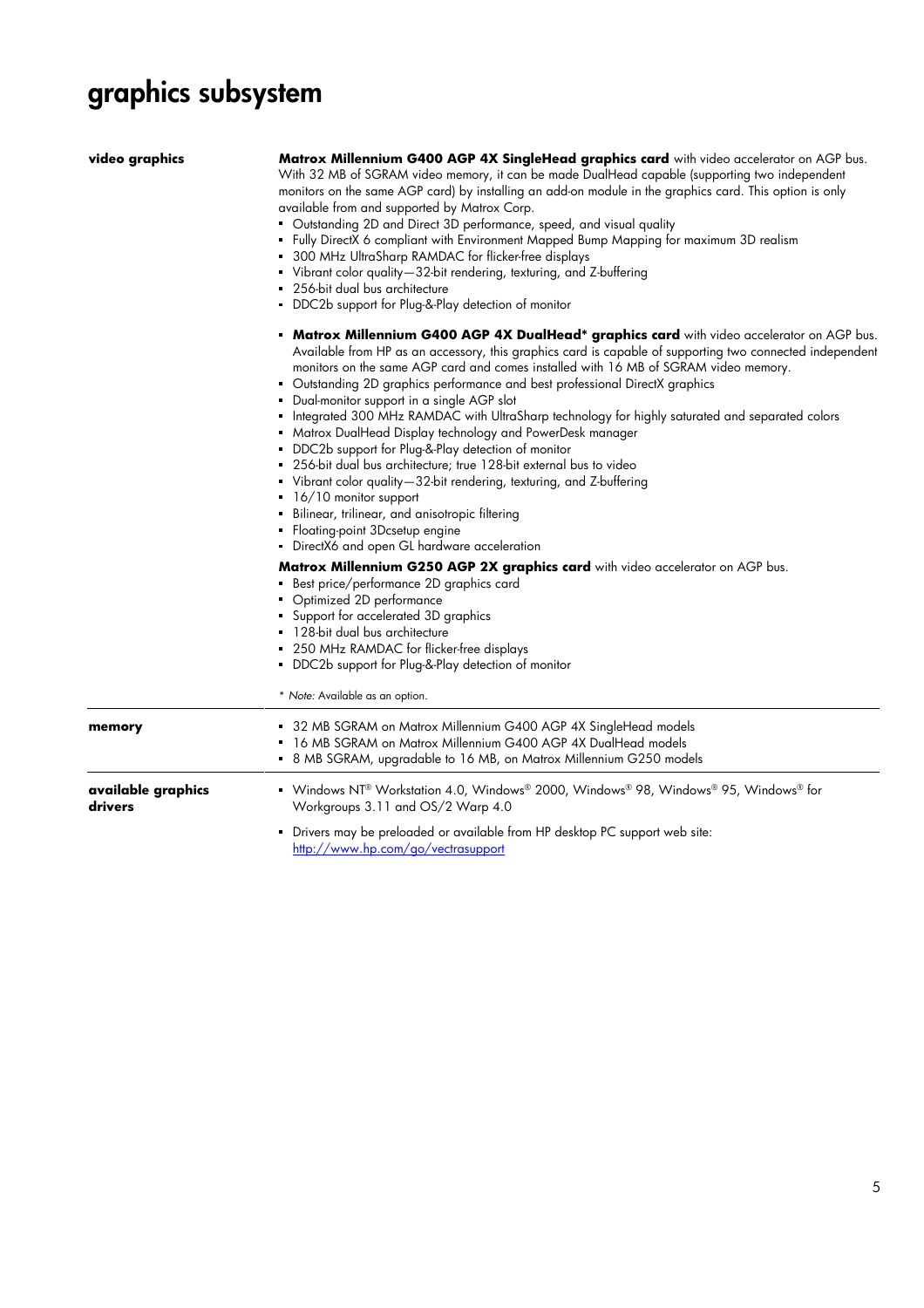## **graphics subsystem** (continued…)

### maximum resolutions

#### **Matrox Millennium G400 4X SingleHead and DualHead graphics system**

*2D resolutions and 3D resolutions* 

Supports the following maximum resolutions and colors:

| color Palette | maximum 2D<br>display area | maximum 3D<br>display area | $16$ -bit Z | -double-buffered+ Double-buffered<br>$+32$ -bit Z |
|---------------|----------------------------|----------------------------|-------------|---------------------------------------------------|
| 8-bit         | 2048 x1536                 |                            |             |                                                   |
| 15- or 16-bit | 2048 x1536                 | 2048 x1536                 | 1800 x 1440 | 1600 x 1200                                       |
| 24-bit        | 2048 x1536                 |                            |             |                                                   |
| 32-bit        | 2048 x1536                 | 1600 x 1200                | 1280 x 1024 | 1280 x 1024                                       |
| Refresh rates |                            |                            |             |                                                   |

Supports the following maximum non-interlaced refresh rates and the resolutions listed here:

| color Palette     | primary screen<br>(8-/16-/24-/32-bit) | secondary screen (with add-on module)<br>$(16 - 32 - bit)$ |
|-------------------|---------------------------------------|------------------------------------------------------------|
| 4:3 aspect ratio  |                                       |                                                            |
| $640 \times 480$  | 200Hz                                 | 200Hz                                                      |
| $800 \times 600$  | 200Hz                                 | 200Hz                                                      |
| 1024 x 768        | 160Hz                                 | 115Hz                                                      |
| 1280 x 1024       | 120Hz                                 | 75Hz                                                       |
| 1600 x 1200       | 100Hz                                 | 43Hz                                                       |
| 1600 x 1280       | 90Hz                                  | 43Hz                                                       |
| 1800 x 1440       | 80Hz                                  |                                                            |
| 1920 x 1440       | 75Hz                                  |                                                            |
| 2048 x 1536       | 70Hz                                  |                                                            |
| 16:9 aspect ratio |                                       |                                                            |
| 1600 x 1024       | 120Hz                                 | 43Hz                                                       |
| 1920 x 1035       | 100Hz                                 |                                                            |
| 1920 x 1080       | 100Hz                                 |                                                            |
| 1920 x 1200       | 90Hz                                  |                                                            |
|                   |                                       |                                                            |

#### **Matrox Millennium G250 AGP 2X graphics card**

Supports the following maximum non-interlaced refresh rates at the resolutions listed here:

| resolutions      | 256 colors    | 32K colors   | 16.7M colors  | 16.7M colors |
|------------------|---------------|--------------|---------------|--------------|
|                  | $(8-bit)$     | $(16-bit)$   | $(24-bit)$    | $(32-bit)$   |
| $640 \times 480$ | 60-200Hz      | 60-200Hz     | 60-200Hz      | 60-200Hz     |
| $800 \times 600$ | 60-180Hz      | 60-180Hz     | $60 - 180$ Hz | 60-180Hz     |
| 1024 x 768       | $60 - 140$ Hz | 60-140Hz     | 60-140Hz      | 60-140Hz     |
| 1152 x 864       | 60-120Hz      | 60-120Hz     | $60-120$ Hz   | 60-120Hz     |
| 1280 x 1024      | $60-100$ Hz   | $60-100$ Hz  | $60-100$ Hz   | 60-90Hz      |
| 1600 x 1200      | 60-90Hz       | 60-90Hz      | $60 - 85$ Hz  | 60-65Hz      |
| 1920 x 1200      | $60 - 76$ Hz  | $60 - 76$ Hz | $60 - 70$ Hz  |              |
| 1800 x 1440      | $60 - 70$ Hz  | $60 - 70$ Hz | $60-65$ Hz    |              |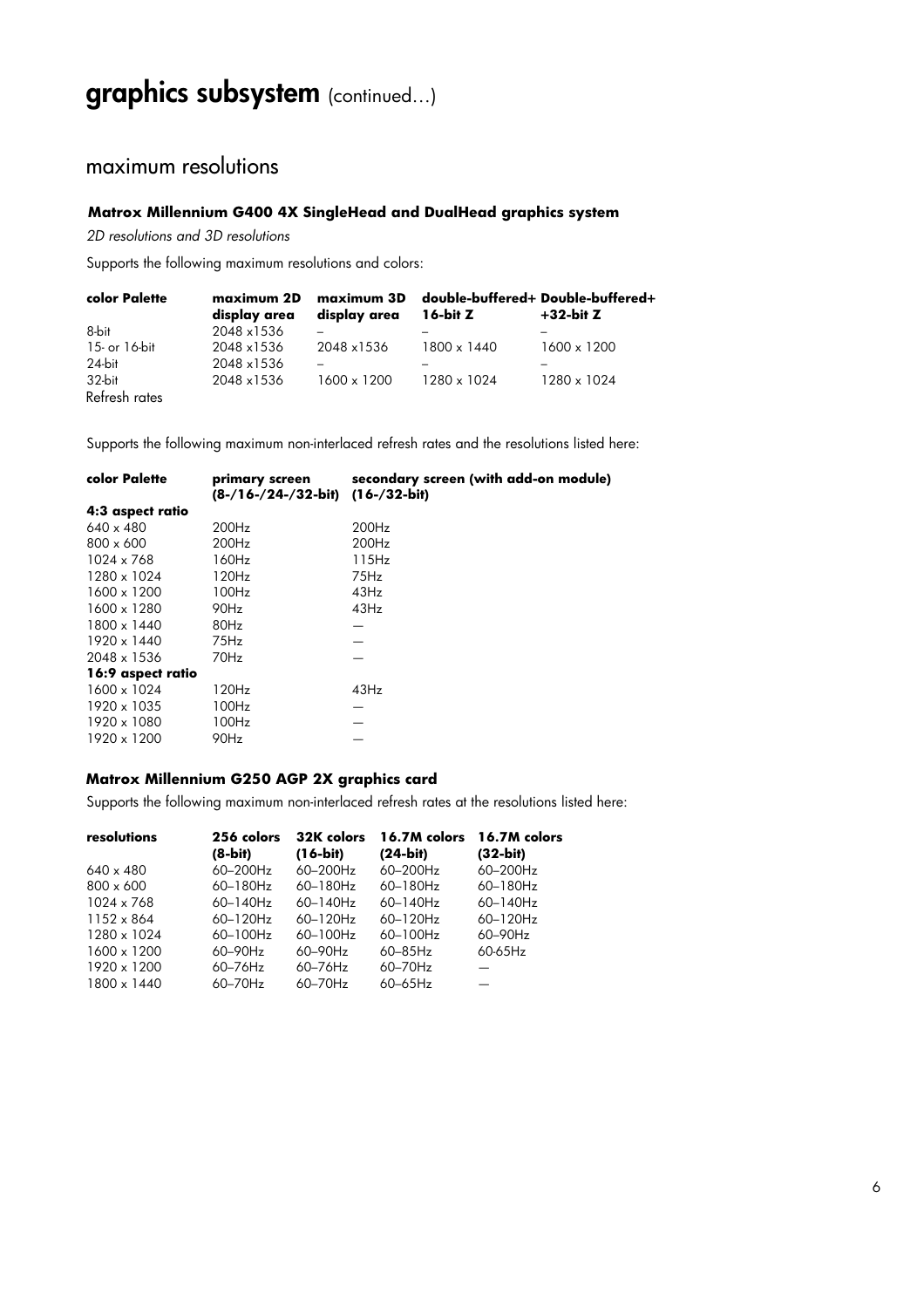## **software**

| operating system                   | • HP supported operating systems:<br>Microsoft Windows® 2000 Professional, Windows NT® 4.0 Workstation, Windows® 98 Second Edition,<br>Windows® 95<br>• Other certified operating systems:<br>Novell Client for Microsoft Windows NT <sup>®</sup> 4.0 Workstation, Linux distributions: RedHat, TurboLinux, SuSE,<br>and Caldera<br>More information about the Linux operating system is available on the HP desktop PC web site:<br>http://www.hp.com/desktops/linux                                                                                                                                                                                                                                                                                                                                                                                                                                                                                                                                                |
|------------------------------------|----------------------------------------------------------------------------------------------------------------------------------------------------------------------------------------------------------------------------------------------------------------------------------------------------------------------------------------------------------------------------------------------------------------------------------------------------------------------------------------------------------------------------------------------------------------------------------------------------------------------------------------------------------------------------------------------------------------------------------------------------------------------------------------------------------------------------------------------------------------------------------------------------------------------------------------------------------------------------------------------------------------------|
| provided software                  | • Operating system:<br>Microsoft Windows® 2000 Professional or Windows NT® 4.0 Workstation, Microsoft Windows® 98<br>Second Edition or Windows® 95, depending on model*<br>• HP Toptools agent<br>• HP Diagtools hardware diagnostic solution<br>• HP safe off (not available with Microsoft Windows <sup>®</sup> 2000 Professional)<br>3Com LAN driver<br>• HP soft power down, HP lock, HP energy saver for Windows NT® 4.0 Workstation<br>Every unit includes in the box:<br>- HP image creation and recovery CD-ROM (OS installation and hard disk preparation)<br>- HP image library and diagnostics CD-ROM (drivers and utilities installation and diagnostics)<br>* Note: End user must make one-time selection between Windows® 2000 and Windows NT® 4.0, Windows® 98 and<br>Windows® 95. If end user desires rejected product(s) after selection is made, end user must require and pay for rejected<br>product(s) separately. A one-time selection only applies where two operating systems are preloaded. |
| software available<br>from the web | • HP Toptools device manager http://www.hp.com/toptools<br>• HP LAN card ready drivers available from HP desktop PC support web site:<br>http://www.hp.com/go/pcsupport                                                                                                                                                                                                                                                                                                                                                                                                                                                                                                                                                                                                                                                                                                                                                                                                                                              |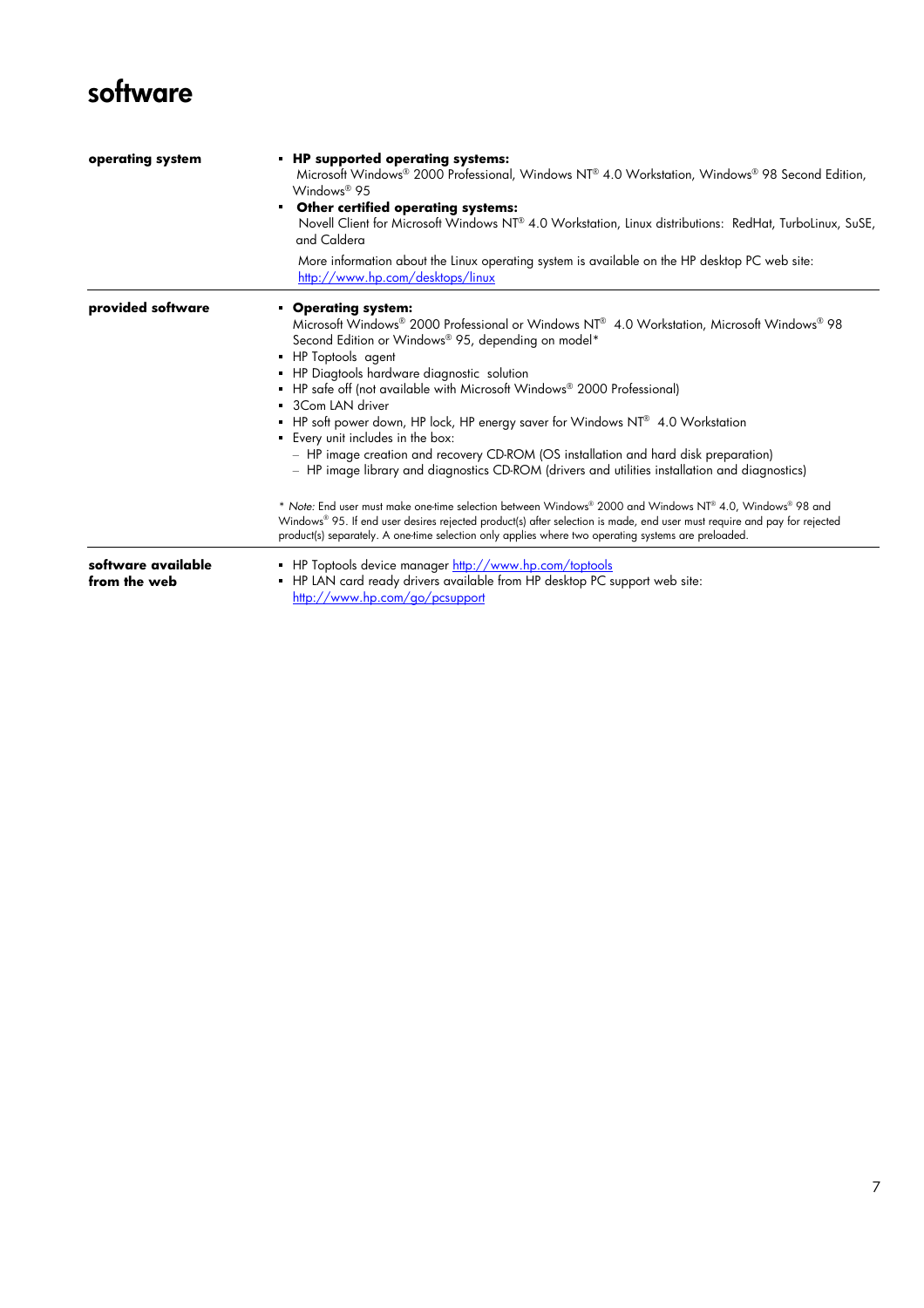## **communication features**

| ethernet LAN<br>interface          | 3Com Fast Etherlink 10/100BASE-TX<br>• Wake on LAN support<br>• Low CPU usage releases resources for local user tasks (DMA)                                                                                                                                                                                                                                                                                         |
|------------------------------------|---------------------------------------------------------------------------------------------------------------------------------------------------------------------------------------------------------------------------------------------------------------------------------------------------------------------------------------------------------------------------------------------------------------------|
| preconfigured<br>networking        | Ultra-fast installation<br>• Remote Boot protocols in system BIOS (3Com): RPL, NetWare, BootP, PXE/DHCP                                                                                                                                                                                                                                                                                                             |
| remote booting                     | • 3Com Managed PC Boot agent multiprotocol firmware to enable pre-boot capabilities in a networked<br>environment:<br>- 3Com Managed PC Boot agent is included in the BIOS.<br>- Enables remote automated installation and pre-OS desktop management<br>- Supports multiple protocols (DHCP, BootP, PXE, NCP/IPX, and RPL)<br>- Compliant with today's industry standards: Wired for Management (WfM) 2.0 and PC 99 |
| network<br>administration<br>guide | Information on remote booting and network setup in all supported environments available on web<br>http://www.hp.com/go/vectrasupport                                                                                                                                                                                                                                                                                |
| internet ready                     | Microsoft Internet Explorer                                                                                                                                                                                                                                                                                                                                                                                         |
| available lan<br>drivers           | Novell NetWare 3.x/4.x clients; Windows® 2000 Professional, Windows NT® 4.0 Workstation, Windows®<br>98 Second Edition, Windows® 95<br>Latest LAN information and drivers available from HP desktop PC support web site<br>٠<br>http://www.hp.com/go/vectrasupport                                                                                                                                                  |
| lan card ready<br>program          | • Tested with leading Ethernet and Token Ring adapters<br>• Wake on LAN for selected third-party LAN cards in some operating system environments<br>Detailed setup instructions and HP-tested drivers for a wide range of LAN cards from 3Com, IBM, Madge,<br>٠<br>Intel®, D-Link, and Olicom available on web at: http://www.hp.com/go/vectrasupport                                                               |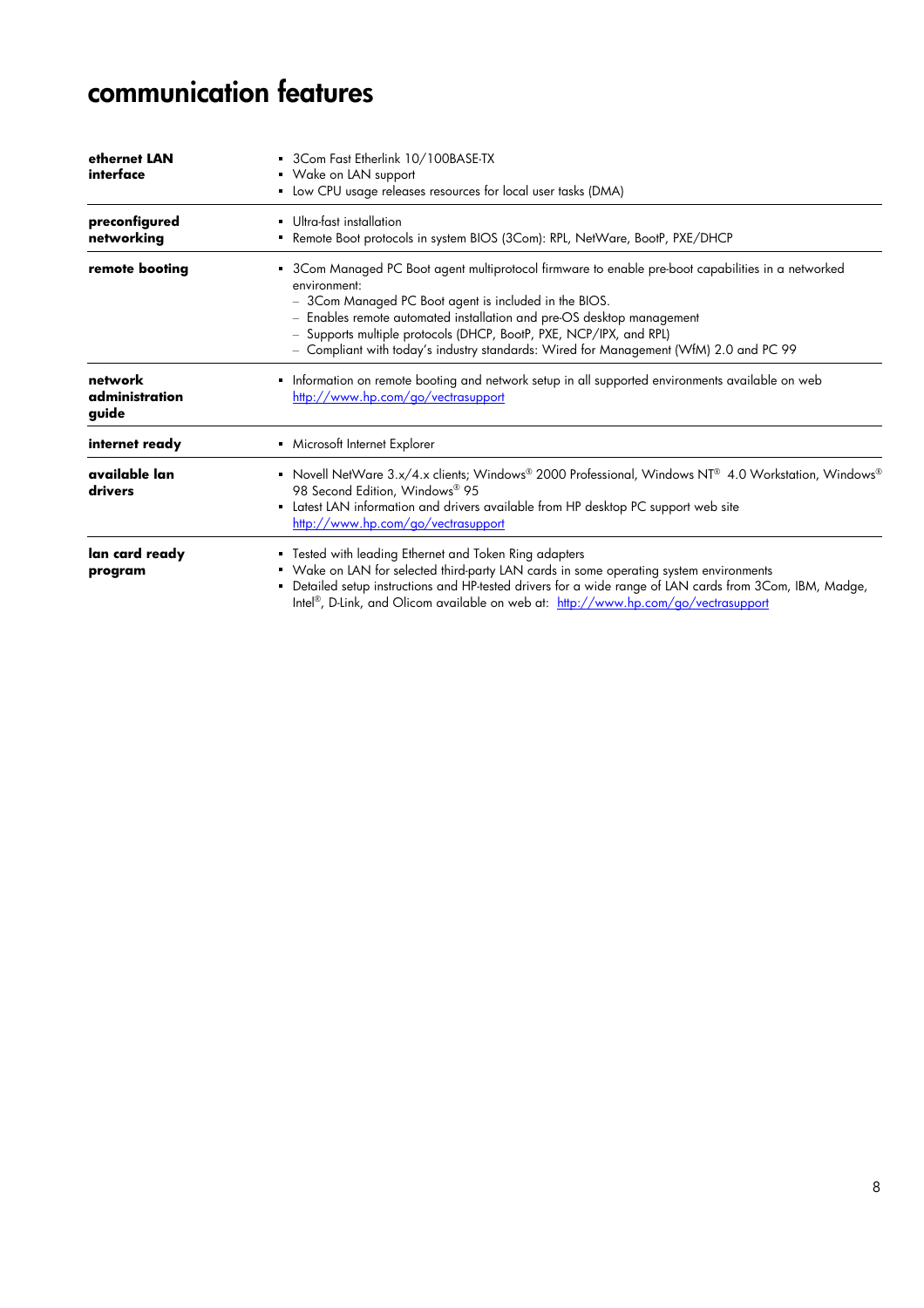

**ergonomic and environmental design** 

- Video modes supporting non-interlaced resolutions up to 1600 x 1200 at ergonomic refresh rates up to 85Hz
- **EPA Energy Star® and Blue Angel certified\***
- Energy-saving variable-speed fan for temperature control
- Large selection of MPRII—and EPA Energy Star—certified displays
- CFC-free manufacturing process; single plastic for easy recycling
- ACPI (Advanced Configuration and Power Interface) and APM (Advanced Power Management) compliant
- HP energy saver, HP safe off, HP soft power down
- Optimized desk-space-saving desktop package
- Control panel keeps user aware of PC status:
	- On/Off switch integrated in the surface to avoid accidental power-off
	- On/Off green LED (blinks in sleep mode)
	- Hard disk drive activity LED
	- Lock LED

\* *Note:* As an Energy Star partner, HP has determined that this product meets the Energy Star guidelines for energy efficiency (on appropriate models).

### **regulatory compliance and approvals**

#### safety approvals

- CSA C22.2 No. 950-M89 (Canada)
- UL 1950 listed (USA)
- NOM-019-SCFI-1993 (Mexico)
- $\blacksquare$  IEC 60950: 1991 +A1 +A2 +A3 +A4 International)
- **73/23/EEC Low Voltage Directive amended by Directive** 93/68/EEC
- EN 60950: 1992 +A1 +A2 +A3
- TÜV-GS Mark (Germany)
- PSB (Singapore)
- GB 4943-1995 (China)
- **Eastern countries compliance**

#### electromagnetic compatibility

- FCC Part 15 Class B (USA)
- ICES-003 Class B (Canada)
- **European EMC Directive 89/336/EEC amended by Directive** 93/68/EEC
- GB 9254-1988 (China)
- VCCI Class B (Japan)
- RRL Class B (Korea)
- AS/NZS3548 Class B (Australia-New Zealand)
- BSMI CNS13438 Class B (Taiwan)
- **EASTERN** countries compliance
- CISPR 22: 1993 (International)

#### ergonomics

- TÜV-GS Mark (Germany)
- **ENERGY STAR Certification (USA)**
- **Blue Angel Certification (European Countries)**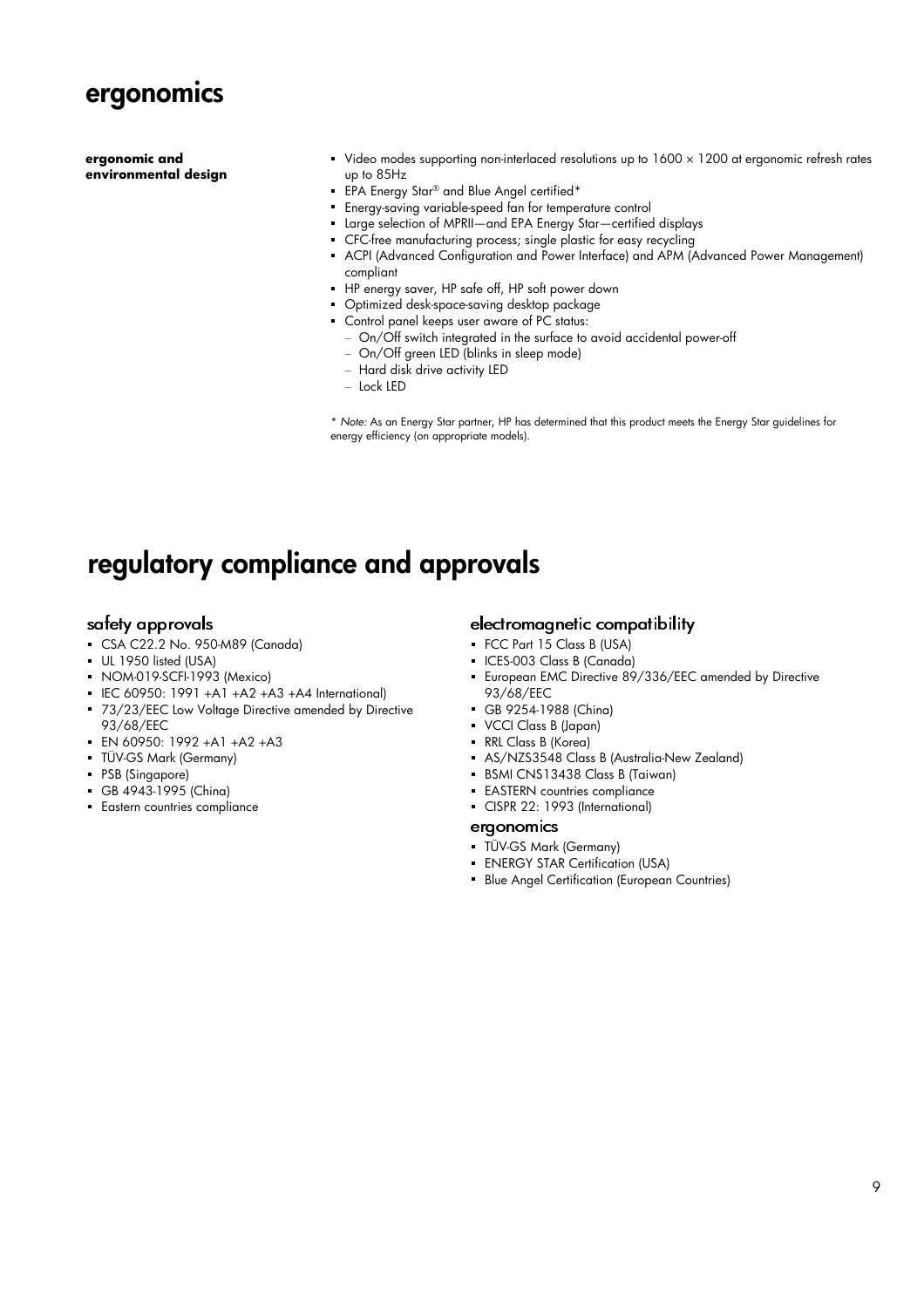# **pc specifications**

| physical characteristics   |                                                             | metric                                            | non-metric                                                         |
|----------------------------|-------------------------------------------------------------|---------------------------------------------------|--------------------------------------------------------------------|
| system                     | dimensions (without keyboard)                               |                                                   |                                                                    |
|                            | desktop                                                     | 43.5 cm x 43 cm x 13.5 cm.                        | 17.1 in. wide x 16.9 in. deep x 5.3<br>in. high.                   |
|                            | minitower                                                   | 20.6 cm x 45.5 cm x 46.9 cm.                      | 8.1 in. wide x 17.9 in. deep x 18.5<br>in. high                    |
|                            | weight (without keyboard)                                   |                                                   |                                                                    |
|                            | desktop                                                     | 10 kg.                                            | 22 lb.                                                             |
|                            | minitower                                                   | 13.4kg.                                           | 29.5 lb.                                                           |
| keyboard                   | dimensions (standard)                                       | 46.4 cm x 17.8 cm x 3.3 cm (5.1 cm<br>standing).  | 18.3 in. wide x 7.0 in. deep x 1.3 in.<br>high (2.0 in. standing). |
|                            | dimensions (multimedia)                                     | 47.5 cm x 18.5 cm x 5.0 cm (7.3 cm<br>standing).  | 19.0 in. wide x 7.4 in. deep x 2.0 in.<br>high (2.9 in. standing). |
| environmental conditions   |                                                             | metric                                            | non-metric                                                         |
| temperature                | operating                                                   | $10^\circ$ to $35^\circ$ C                        | $50^\circ$ to $95^\circ$ F                                         |
|                            | non-operating                                               | -40 $^{\circ}$ to 70 $^{\circ}$ C                 | $-40^\circ$ to $158^\circ$ F                                       |
| humidity                   | operating                                                   | 15% to 80% RH                                     | 15% to 80% RH                                                      |
|                            | non-operating                                               | 8% to 85% RH (noncondensing) at<br>$40^{\circ}$ C | 8% to 85% RH (noncondensing) at<br>$104^{\circ}F$                  |
| electrical characteristics |                                                             |                                                   |                                                                    |
| input voltage              | power supply: manually switch-<br>selectable on some models | 110-127 Vac/200-240-Vac                           |                                                                    |

|                             | input voltage                                             | 100-127 Vac/200-240-Vac. |             |
|-----------------------------|-----------------------------------------------------------|--------------------------|-------------|
|                             | frequency                                                 | 50 Hz/60 Hz              |             |
| power<br>supply             | continuous                                                | desktop                  | minitower   |
|                             |                                                           | 120W                     | 200W        |
| <b>Power</b><br>consumption |                                                           | desktop                  | minitower   |
|                             | typical                                                   | $\leq$ =37W              | $\leq$ =41W |
|                             | standby (Windows® 95 and<br>Windows <sup>®</sup> 98 only) | $\leq$ =30 W             | $\leq$ =30W |
|                             | off                                                       | $\leq$ = 4W              | $\leq$ =4W  |

### **acoustic emission**

**sound level** 

**(LwA)** typical (desktop and minitower) <= 37dBA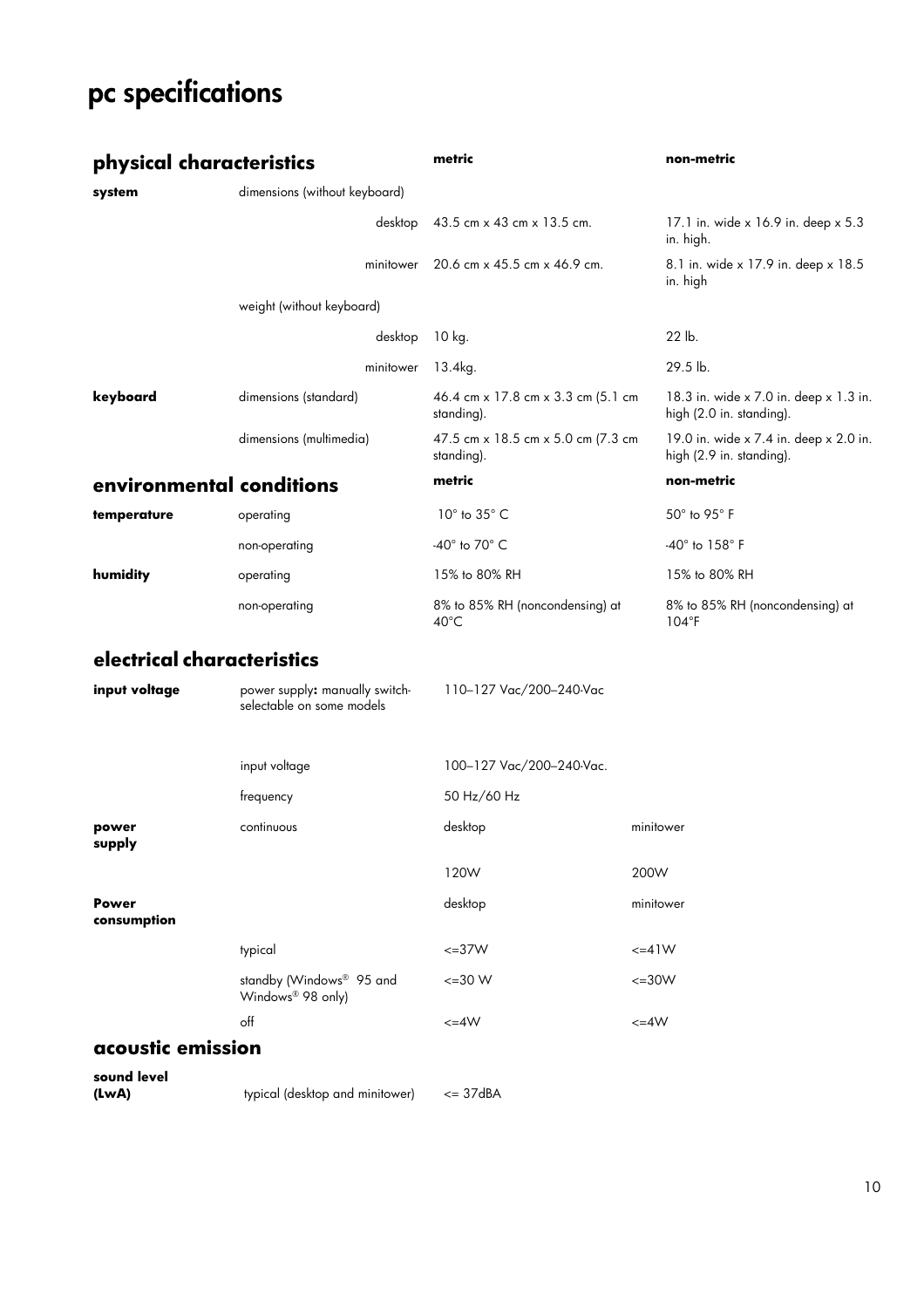# **service and support**

| warranty | • Three-year on-site international limited hardware warranty and a full range of flexible warranty options.<br>• Next business day on-site service. For full details, see HP hardware warranty statement provided with your<br>product. You can upgrade your warranty terms up to 90 days after purchase                          |
|----------|-----------------------------------------------------------------------------------------------------------------------------------------------------------------------------------------------------------------------------------------------------------------------------------------------------------------------------------|
| support  | 24 hours a day, 7 days a week, there is always a way to reach HP support:<br>• Web technical support including BIOS and driver updates, white papers and additional product information<br>• HP 3-year free hardware diagnostic phone support (24 hours a day, 7 days a week in U.S. Standard<br>business hours in other regions) |
|          | • For more information, go to http://www.hp.com/go/pcsupport and click on Assistance to find the<br>telephone number of the HP customer care center near you                                                                                                                                                                      |

# **software image stability**

Adapt your standard software image more quickly and less frequently on HP corporate PCs.

| image creation<br>and recovery<br>cd-rom | • HP Vectra PCs come with an image creation and recovery CD-ROM in the box. This CD-ROM contains<br>the operating system, drivers, and system utilities, and allows you to:<br>- Reload the operating system only<br>- Recover HP preloaded software<br>- Configure the hard disk drive (FAT 16, FAT 32, or NTFS)<br>- Run the HP hardware diagnostic tool (HP Diagtools) |
|------------------------------------------|---------------------------------------------------------------------------------------------------------------------------------------------------------------------------------------------------------------------------------------------------------------------------------------------------------------------------------------------------------------------------|
| image library<br>cd-rom                  | • The image library CD-ROM contains HP drivers and system software pre-packageed for unattended<br>install. These packages can be used locally or distributed with Microsoft scripting tools or SMS<br>Available on the web from http://www.hp.com/go/vectrasupport (shipping and handling fee applies)                                                                   |
| image stability                          | • Program tightly controls PC revisions, enabling you to create a single software image for easy<br>deployment across all your new HP Vectra PCs                                                                                                                                                                                                                          |
| proactive<br>notification                | Informs you of the changes by e-mail, letting you decide whether to upgrade your PCs                                                                                                                                                                                                                                                                                      |

More details on HP software stability can be obtained at[: http://www.hp.com/go/pcstability](http://www.hp.com/go/pcstability)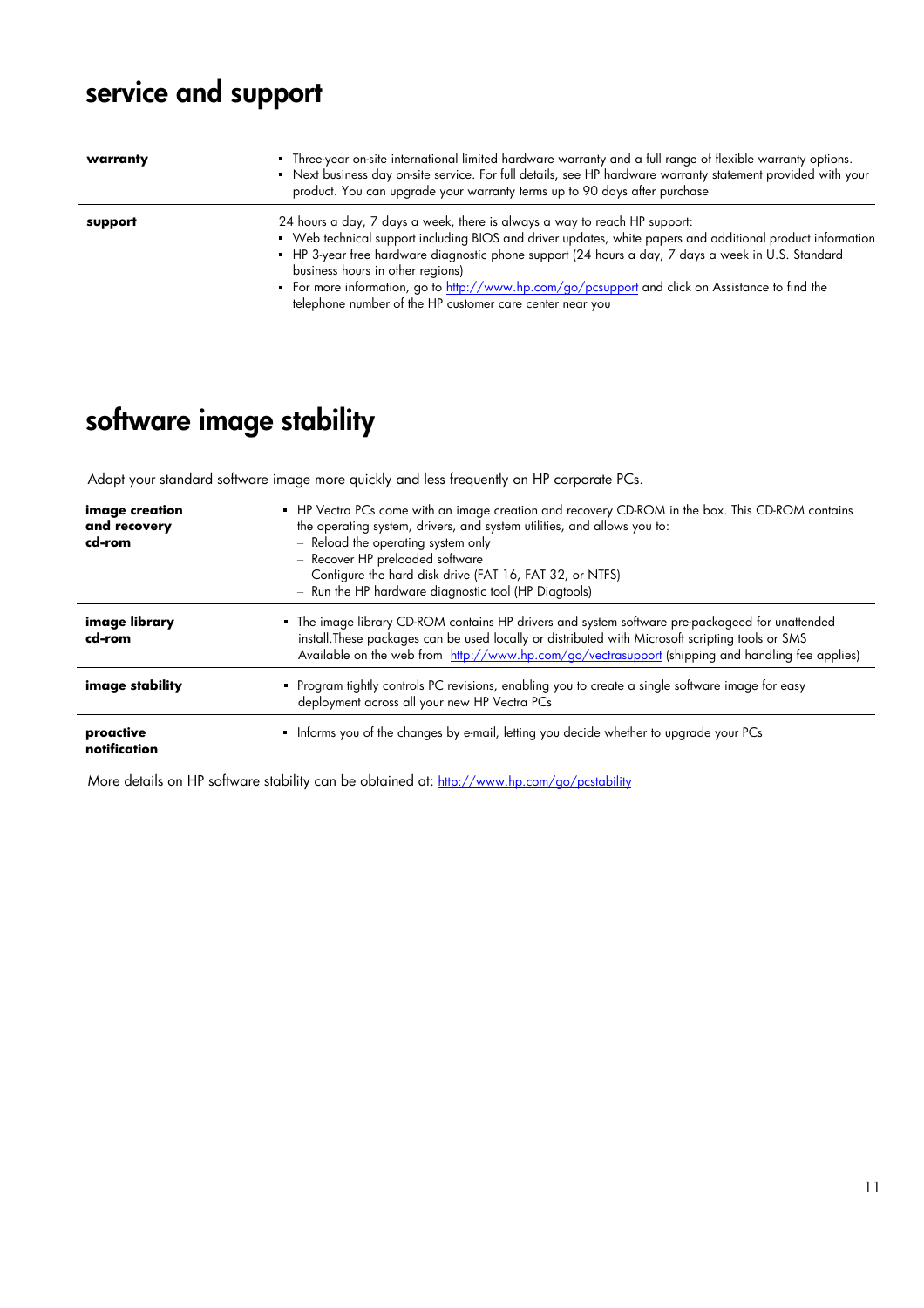## **easy to manage**

HP corporate PCs with HP Toptools provide the inventory information you need, and the most efficient way to decrease desk-side visits.

| inventory<br>management               | <b>Remote and central inventory</b><br>• Auto-discovery of devices<br>• Automated collection of inventory<br>• PC search and selection<br>Standard reports (including asset location, configuration)<br>• Report of Microsoft Windows® 2000 Professional-ready PCs (this report includes PCs matching the<br>minimum hardware requirements and that are certified<br>Access to detailed configuration information<br>Customizable asset string                                                                                                                                                                                                                                                                                                                                                                                                                            |
|---------------------------------------|---------------------------------------------------------------------------------------------------------------------------------------------------------------------------------------------------------------------------------------------------------------------------------------------------------------------------------------------------------------------------------------------------------------------------------------------------------------------------------------------------------------------------------------------------------------------------------------------------------------------------------------------------------------------------------------------------------------------------------------------------------------------------------------------------------------------------------------------------------------------------|
|                                       | <b>Performance Management</b><br>Resources bottleneck analysis (requires HP Toptools Value Pack D7160A)                                                                                                                                                                                                                                                                                                                                                                                                                                                                                                                                                                                                                                                                                                                                                                   |
| Configuration<br>management           | Remote boot control<br>Scheduled system reboot<br>Scheduled system power-off<br>Scheduled system power-on                                                                                                                                                                                                                                                                                                                                                                                                                                                                                                                                                                                                                                                                                                                                                                 |
|                                       | Remote and central system software updates<br>- HP Toptools agents deployment and update (agent deployment is only available with Windows NT® 4.0<br>Workstation or Windows® 2000 Professional, within the same Windows NT® domain).<br>BIOS update<br>Drivers update (video, hard disk drive, and LAN card)<br>٠                                                                                                                                                                                                                                                                                                                                                                                                                                                                                                                                                         |
|                                       | Selected HP Laserjet printers installation<br>Hardware diagnostics deployment and update (HP Diagtools)                                                                                                                                                                                                                                                                                                                                                                                                                                                                                                                                                                                                                                                                                                                                                                   |
| compliance with<br>industry standards | <b>Desktop Management Interface (DMI)</b><br>• Provided with Toptools agent for Windows® 9x and NT 4.0 models. HP PCs have the most<br>comprehensive DMI implementation in the industry:<br>- DMI 2.0s compliant.<br>- HP DMI instrumentation for PC system information, monitor, LAN cards, security, devices, drivers, bios,<br>end-user information and more<br>- Support for all DMI management application including Intel LANDesk, McAfee ZAC and more<br>• HP Toptools can uniquely:-<br>- Power on DMI on HP and non-HP PCs<br>- Read DMI information from HP and non-HP PCs<br>- Report DMI alerts from HP and non-HP PCs<br>- Control DMI hardware monitoring from HP and non-HP PCs                                                                                                                                                                            |
|                                       | Windows® Management Interface (WMI)<br>• Provided with Toptools agent for Windows® 2000 models. HP PCs have the industry leading WMI<br>implementation:<br>- Full WMI instrumentation (equivalent to DMI).<br>- Common Toptools agent and WMI instrumentation across Vectra, Kayak, Omnibook and e-PC.<br>• First to implement WMI instrumentation for Intel® IPSEC LAN card adaptors, HP Toptools can uniquely:-<br>- Power on WMI on HP and non-HP PCs<br>- Read WMI information from HP and non-HP PCs<br>- Control WMI hardware monitoring from HP and non-HP PCs<br><b>Wired for Management (WfM)</b><br>• HP PCs are WfM 2.0 ready:<br>- Provide easy remote power-on (RPO/WOL), remote power-off, and remote reboot.<br>HP PCs are PXE 2.0 ready:<br>- Provide easy Windows 2000 Workstation software deployment with Windows® 2000 remote<br>installation service |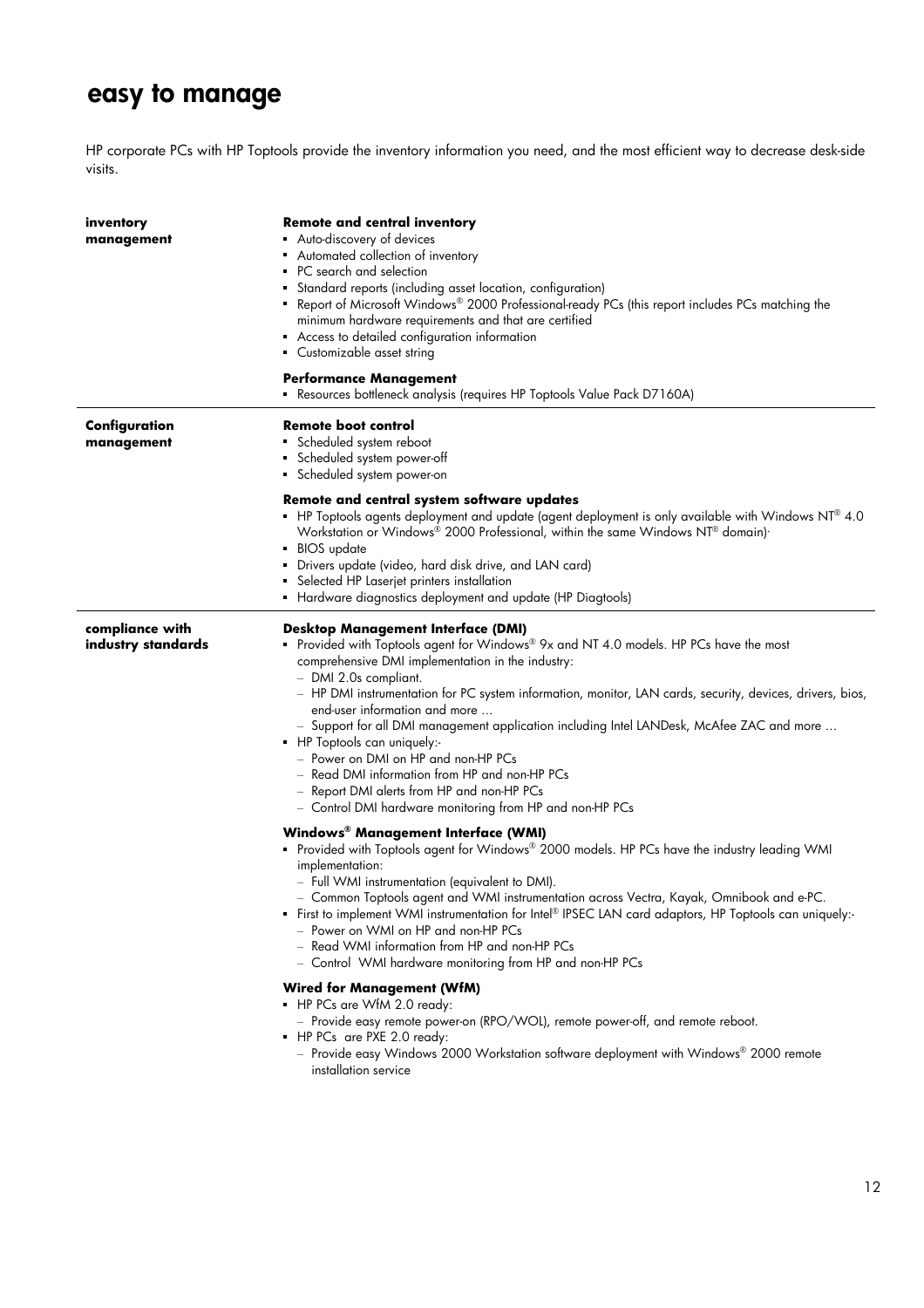### **easy to manage**

**complementary products** 

#### **HP Toptools Value Pack**

- The HP Toptools Value Pack expands the functionality of the free version of HP Toptools by including:
	- System Performance Advisor
	- CPU, memory, and disk I/O performance monitoring and trend analysis for Windows NT® 4.0 Workstation, Windows® 95, and Windows® 98 Second Edition systems
	- PC remote control (Symantec pcANYWHERE)
	- Custom reports and tables
	- Enhanced notification actions and action triggers
	- Most frequent alerts report
	- Third-party trap import/configuration
	- IP/MAC address file importing
	- Enhanced HP Toptools user password administration
	- Enhanced action-on-alerts (e-mail and paging)
	- Support for larger environments (up to 5,000 nodes per device manager server)

#### **HP Toptools Bridges**

- The HP Toptools bridges enable full integration with complementary applications. Bridges are available with the following applications:
	- HP Openview NNM (Windows NT® 4.0)
	- HP Openview NNM (HP-UX)
	- HP Openview NNM (Solaris)
	- Microsoft SMS 2.0/2.01
	- IBM Tivoli NetView (Windows NT® 4.0)
- **Computer Associates Unicenter TNG (Windows NT® 4.0)**

More details on HP PCs manageability and HP Toptools can be obtained at:<http://www.hp.com/go/pcmanageability>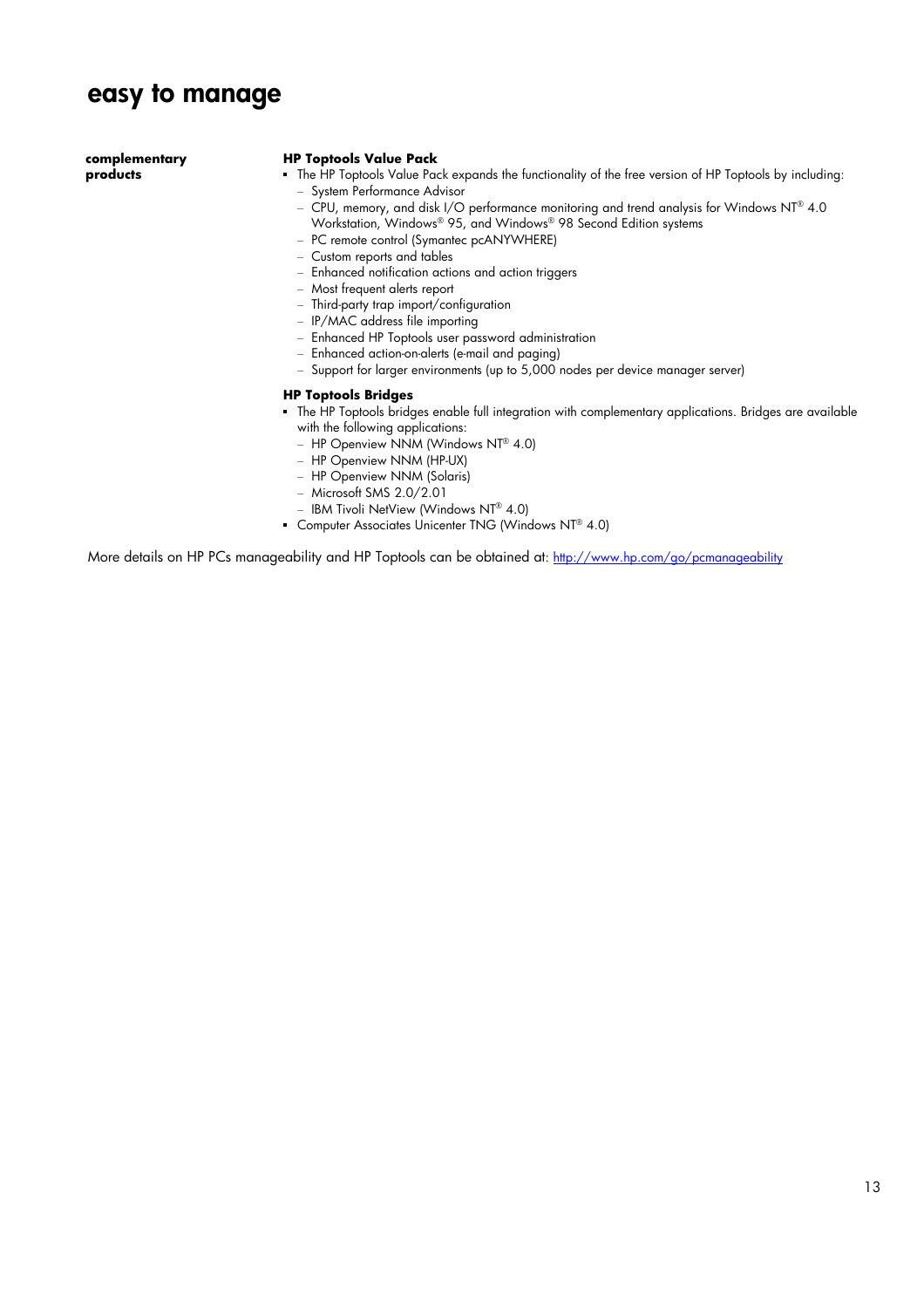### **easy to support**

÷,

HP corporate PCs are easy to diagnose, troubleshoot and service, greatly empowering your help desk resources and providing a better user experience.

| fault management               | <b>Fault diagnostics</b><br>• HP Diagtools (local and remote)<br>• Smart card and smart card reader diagnostics<br>• On-line video video and LAN cards (3Com, Intel, Matrox)<br>Remote and local alert reporting<br>• Power-On Self-Test (POST)<br>Chassis intrusion detection<br><b>IDE</b> hard disk drive SMART failure warning                                                                                                                                                                                                                                                                                                                                                                                                                                                                                                                                                                                                                                                                                                                                                                                                                                                                                    |
|--------------------------------|-----------------------------------------------------------------------------------------------------------------------------------------------------------------------------------------------------------------------------------------------------------------------------------------------------------------------------------------------------------------------------------------------------------------------------------------------------------------------------------------------------------------------------------------------------------------------------------------------------------------------------------------------------------------------------------------------------------------------------------------------------------------------------------------------------------------------------------------------------------------------------------------------------------------------------------------------------------------------------------------------------------------------------------------------------------------------------------------------------------------------------------------------------------------------------------------------------------------------|
|                                | <b>Resources monitoring</b><br>• CPU<br>• Memory<br>• Hard disk drives<br>• Networking card (requires SNMP services to be installed)                                                                                                                                                                                                                                                                                                                                                                                                                                                                                                                                                                                                                                                                                                                                                                                                                                                                                                                                                                                                                                                                                  |
| diagtools                      | HP Diagtools hardware diagnostics solution<br>http://www.hp.com/desktops/diagtools<br>• Diagtools can diagnose hardware related problems<br>It is preloaded on the hard disk drive in a hidden partition and can be launched during the boot<br>" Test results and system configuration are stored in a support ticket file for further access from your HP<br>support provider if necessary                                                                                                                                                                                                                                                                                                                                                                                                                                                                                                                                                                                                                                                                                                                                                                                                                          |
| ease of setup and<br>servicing | Highly serviceable packages—easy to open, repair, and expand, with built-in<br>intuitiveness<br>· Features include:<br>- Cover-tool-free, intuitive removal<br>- System board-direct access to upgradeable parts (memory, microprocessor, I/O cards)<br>- Hard disk drive—easy removal, direct access, tool-free removal of hard disk drive cage<br>- Front-accessible drives—direct access, easy removal of tray<br>- Embedded repair instruction labels<br>- Easy upgrade of I/O cards-tool-free single I/O locker<br>- No mounting accessories needed when installing accessory devices<br>- Color-coded connectors for simplified PC assembly<br>• Hassle-free security with HP master pass key system—chassis lock with configurable master setting<br>(optional)<br>• BIOS stored in flash EEPROM for fast and easy upgrades<br>Setup program in flash ROM<br>Automatic detection of major components at power-on<br>• Power-On Self-Test (POST) displays start up errors, suggests solutions<br>• All models are local area network (LAN) ready for easy integration into the network<br>• HP Diagtools: fast, easy-to-use hardware diagnostics for quick system troubleshooting<br>• LAN hardware diagnostics |

More details on HP PCs supportability can be obtained a[t: http://www.hp.com/go/pcsupportability](http://www.hp.com/go/pcsupportability)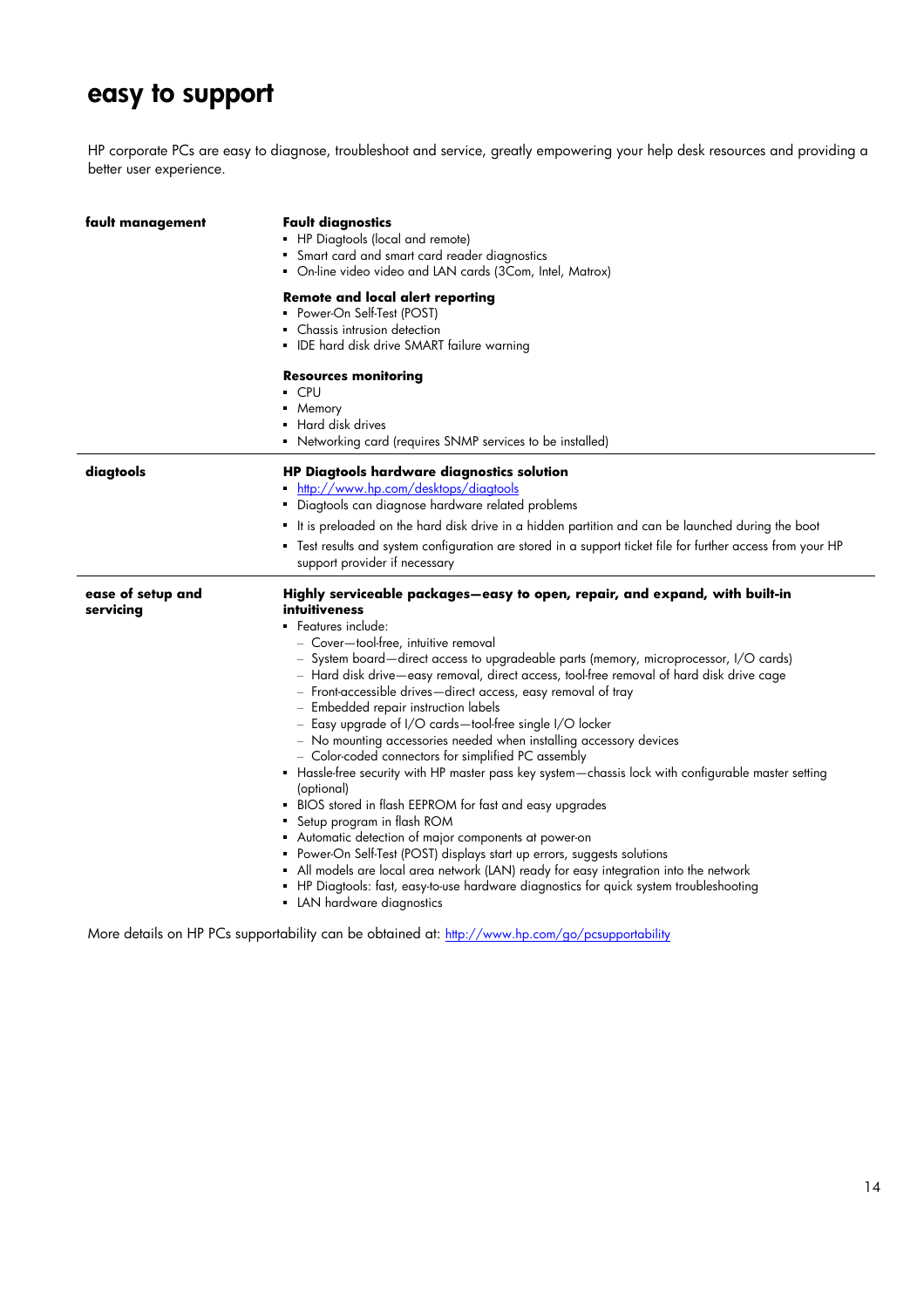# **security ready**

HP corporate PCs reduce security risks.

| physical security               | Boot Block BIOS Flash hardware protected<br>• HP physical security to protect PCs from theft:<br>- Optional HP master pass key lock (lock must be purchased separately)<br>- Kensington lock provision<br>- Two BIOS level passwords<br>- Chassis Intrusion detection                                                                        |
|---------------------------------|----------------------------------------------------------------------------------------------------------------------------------------------------------------------------------------------------------------------------------------------------------------------------------------------------------------------------------------------|
| reliability                     | " To safeguard user files, protect against data losses, shut down the PC cleanly and securely, and to back<br>up the power supply during short power failure, taking advantage of the hibernate mode of Windows®<br>2000 Professional:<br>- HP Power Protection device<br>- Compact device, fits into a 5.25" PC free expansion shelf        |
| smart cards                     | " To secure desktop access, ensure secure storage and allow mobility, the HP Protecttools 2000 smart card<br>provides:<br>- Secure Logon by replacing Microsoft operating system logon with a PIN entry<br>- Folder encryption<br>- Digital certificate storage onto Smart Card (CAPI, PKCS#11)                                              |
| secure network<br>communication | " To secure your links without losing performance and maintaining throughput:<br>- Optional Intel Pro/100S Management Adapter, 10BaseT, 100 Base TX LAN interface<br>- With network encryption co-processor to off-load security encryption from the PC to the adapter,<br>reducing processor utilization and maximizing network performance |
| security<br>management          | Remote and central system boot configuration<br>Enable/Disable start from hard disk<br>Enable/Disable start from floppy disk<br>Enable/Disable start from CD-ROM drive<br>Enable/Disable start from network drive<br>Enable/Disable Remote Power On and Wake on LAN                                                                          |
|                                 | Remote and central security configuration<br>· Enable/Disable floppy disk drive<br>• Enable/Disable writing on floppy disk drive<br>• Enable/Disable CD-ROM, DVD-ROM, CD-RW drives (requires Windows® 2000 Professional or<br>Windows NT® 4.0 Workstation)<br>• Enable/Disable serial and parallel ports<br>• Enable/Disable USB ports       |
|                                 | <b>Remote and central security control</b><br>Complete system lock<br>System protection (power-on and reset buttons)                                                                                                                                                                                                                         |
|                                 | <b>Remote and central security management</b><br>· Enable/Disable start with keyboard locked<br>System administrator and user password change<br>· Enable/Disable user password on power-on<br>System SNMP community password change<br>• Report of PCs not password protected                                                               |
|                                 | <b>Security management</b><br>- Inventory of smart card readers, power protection device and IP-Sec LAN card<br>- Local diagnostic of smart card and reader                                                                                                                                                                                  |

More details on HP PCs security can be obtained at: http://www.hp.com/go/pcsecurity